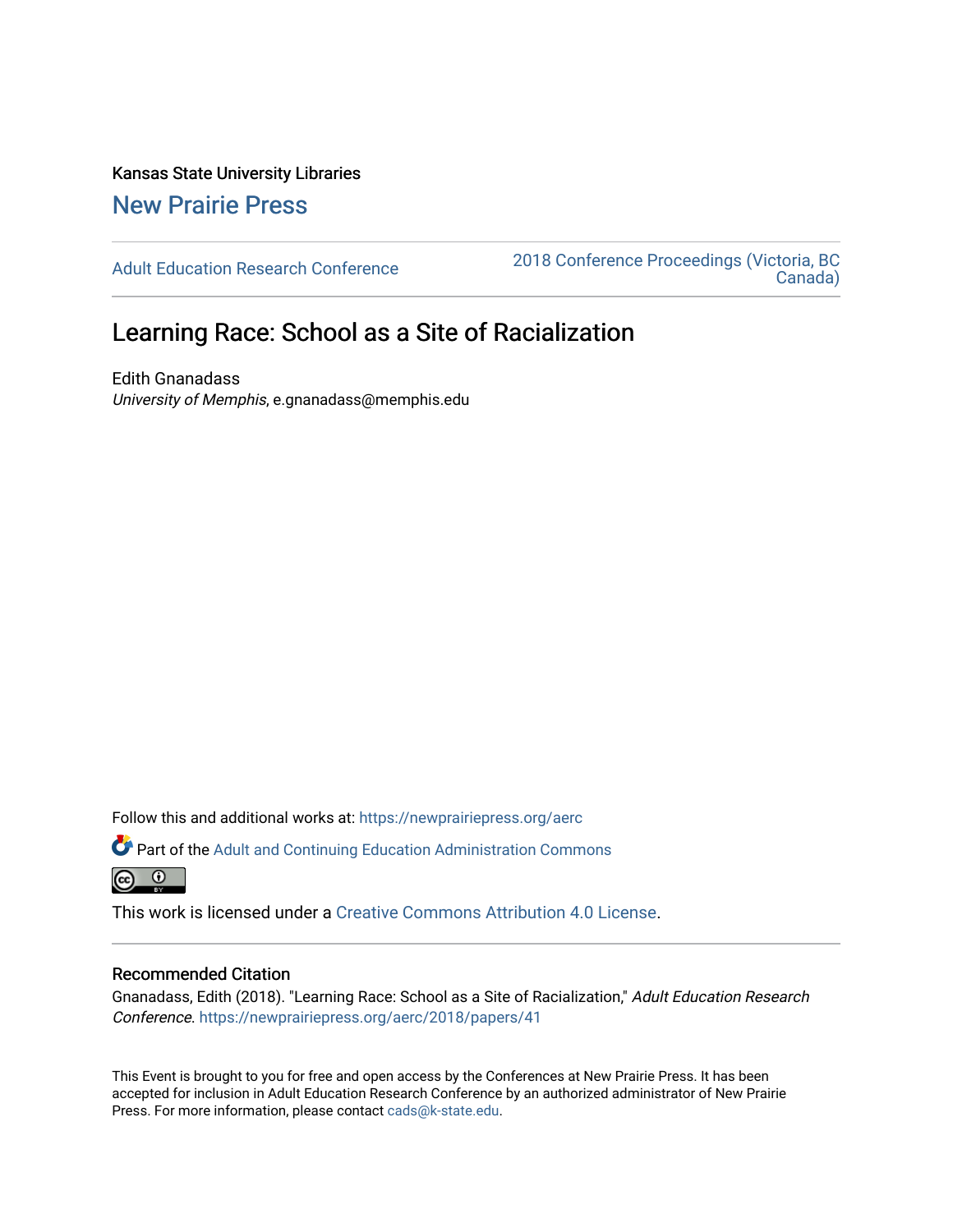#### **Adult Education Research Conference 2018, University of Victoria, Canada, June 7-10**

# **Learning Race: School as a Site of Racialization**

Edith Gnanadass The University of Memphis

**Abstract:** The purpose of this study was to understand how South Asian Americans (SAAs) learn, understand, and make sense of their racialized experience, and how school impacts the racialization of adult learners. Learning was defined from a sociocultural perspective using Cultural Historical Activity Theory (CHAT). Feminist ethnography was the research approach used and data was collected using participant observations and life history interviews. School was a site of racialization and racism for the four participants in the study. Hence when we engage in anti-racist pedagogy with adult learners, we need to take into account their racialization and identity formation in schools and the ensuing implications for adult learners and educators.

**Keywords:** Cultural Historical Activity Theory; Race; Adult Learning; Critical Race Theory, South Asian Americans

# **Purpose**

The purpose of this study was to understand how South Asian Americans (SAAs) learn, understand, and make sense of their racialized experience (Gnanadass, 2016), and how school impacts the racialization of adult learners.

The primary research question was: What is the relevance of the concept of race in the South Asian American (SAA) experience (Gnanadass, 2016)? The secondary research questions were: What conceptions of race do SAA participants' life histories reveal (Gnanadass, 2016)? How have SAA participants' conceptions of race shaped their experiences? How did the SAA participants learn these conceptions of race (Gnanadass, 2016)? I defined race socially, not biologically, since there is no biological basis to race (Graves, 2015). I used Graves' (2015) definition of race: Race is an arbitrary combination of certain physical and social characteristics, the characteristics and combination are dependent on the context, to categorize human beings and this categorization "*always operate[s] in the service of social-dominance hierarchies"* (para. 7; italics in original).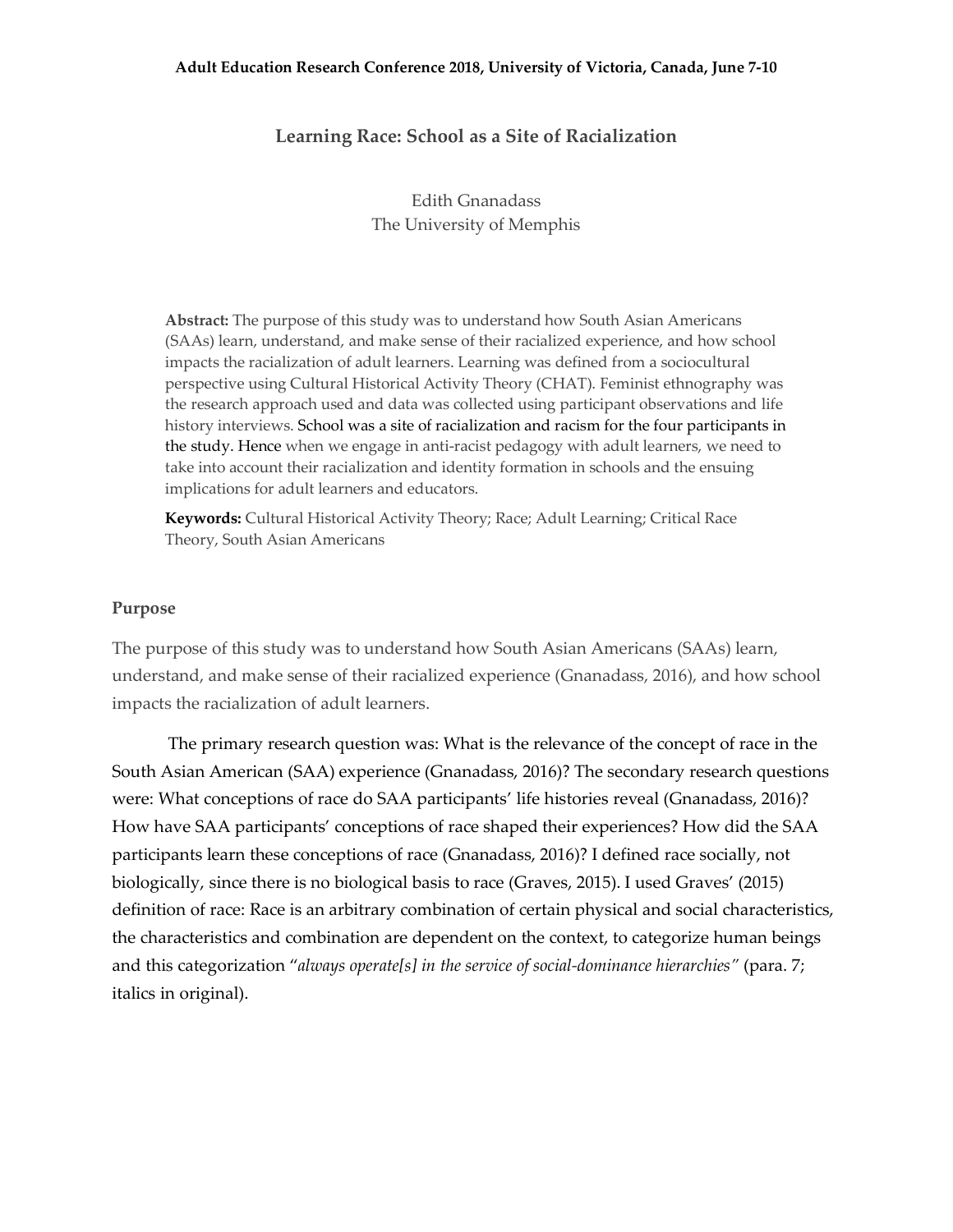#### **Theoretical Framework**

Following Schueller (2003), I used critical race theory (Delgado & Stefancic, 2005, 2012; Harpalani, 2003, 2013; López, 1994; Taylor, 2013) as an intervention into postcolonial theory (Chakrabarthy, 2000; Chatterjee, 1993; Narayan, 1997; Prashad, 2000; Said, 1979; Sinha, 2000) to explore the relevance of the concept of race in the South Asian American (SAA) experience in the U.S. and how SAAs learn to become racialized (Gnanadass, 2013, 2016) .

Learning was defined from a sociocultural perspective using Cultural Historical Activity Theory (CHAT) (Engeström, 1987, 1999, 2001; Sawchuk, 2003). CHAT provides a descriptive framework to explain the 'what,' 'how,' and 'why' something is learned by using human activity as the unit of analysis to understand human actions and operations. Activity is defined as an object-directed, culturally mediated collective effort. Individual and group actions are embedded in and thereby made meaningful, in this collective effort. In CHAT, learning happens in everyday life and is an outcome of an object-directed activity. It is important to note that learning is not necessarily the outcome of every activity.

#### **Research Design**

Feminist ethnography was the approach used to capture the thick descriptions of the SAA experience. Feminist ethnography is the contextualized, cultural interpretation of the routine, everyday experiences of a cultural group informed by a feminist stance (Buch & Staller, 2007; Creswell, 2007; Fetterman, 1998; Skeggs, 2001; Wolcott, 1989) which makes the researched 'subjects' with agency (Lal, 1996) and acknowledges the politics of representation to mitigate the power differentials between the researcher and researched (Abu-Lughod, 1990; Stacey, 1988; Visweswaran, 1994), and the inherent biases in the doing and writing of ethnography.

The research was conducted for over a year at Summer located in a northeastern state in the United States. "K," an Indian restaurant, a meeting place for SAAs was the primary research site. Field notes from 74.41 hours of participant observations at "K" and 13 life history interviews with four participants totaling 14.55 hours and 604 pages of transcription were the sources of data. The key informants were the owners of the restaurant. Purposive criterion sampling (Patton, 2002) was used to identify the four SAA participants in the study.

Multiple case study (Stake, 1995, 1998, 2005) was used as a process and product of analysis (Patton, 2002, p. 447). Thematic narrative analysis (Riessman, 1993, 2008) complemented by CHAT, postcolonial feminist theory, and critical race theory were the analytical lens used in this study. First, the racialized narratives of each participant were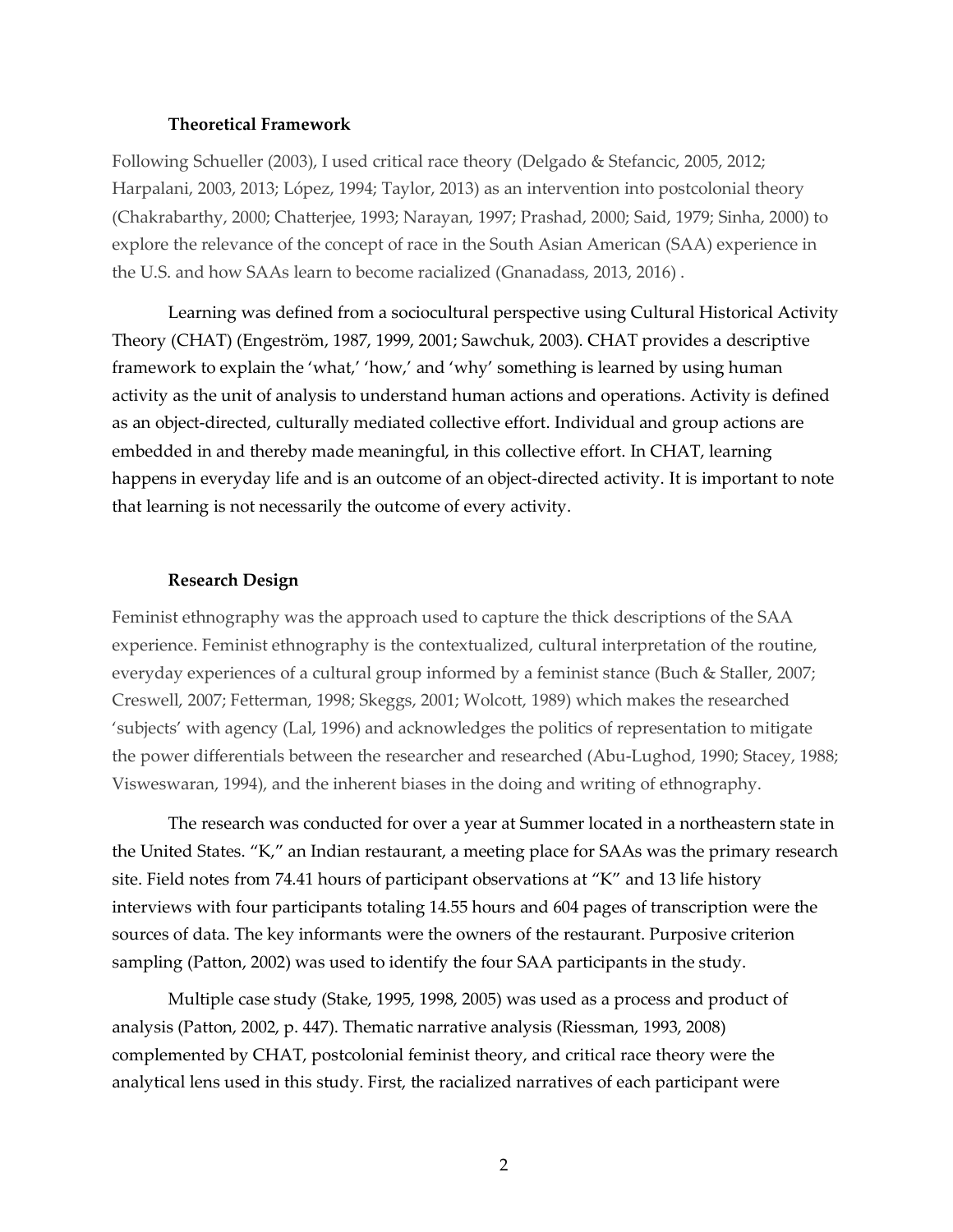identified using thematic narrative analysis, then those narratives were analyzed using CHAT, postcolonial feminist theory, and critical race theory to describe the relevance of race in the SAA experience and how the participants learned their conceptions of race.

#### **Findings and Conclusions**

School was a site of racialization for all four participants in the study. Gallifrey and Satya, as students, were racialized in the K-12 system through their interactions with fellow students, parents, teachers, and administrators. Persis and Gnana, as mothers of children in the K-12 system, were racialized through their children's racialized and racist experiences. Gallifrey, Persis and Gnana's racialization took place in predominantly white schools in largely white areas. They all became brown – named, ascribed, perceived, and identified, therefore, not white, not American.

In predominantly white areas, there seems to be a conflation of white with American both on the part of the SAA participants as well as the white Americans. This is consistent with Mazumdar (1989) and Prashad's (2000) argument that SAAs conflate white with American and Goldberg (2009) that white is American. On the other hand, it is the perception of the SAA participants, that white Americans see them as black depending on the context, brown, or *other* on the basis of their skin color, appearance, and name. The perceived racial categories of SAAs changed even within this study and the racial categories given to SAAs in the U.S. Census changed historically (Harpalani, 2003; Murti, 2010). This is juxtaposed with the identification that is agentically taken on by the participants themselves which is not homogeneous either. The racial categories used most often in this study to self-identify are Indian, American, and SAA. This shows that race as conceptualized by the participants in this study is a sociohistorical process called racial formation (Omi & Winant, 1986, 1994). Racial formation refers to "the process by which social, economic, and political forces determine the content and importance of racial categories, and by which they are in turn shaped by racial meanings" (Omi & Winant, 1986, p. 61). The racial category of SAA is formed through social, economic, and political forces. SAAs agentically determined the content and importance of this racial category for themselves. In turn, not only are the SAAs themselves shaped by its racial meanings, they also shape its racial meanings, as evidenced in this study.

### **Implications**

Participants in this study do not identify as white. This is because they claim a South Asian American or Indian identity which is distinct from the black or white racial identity. But racial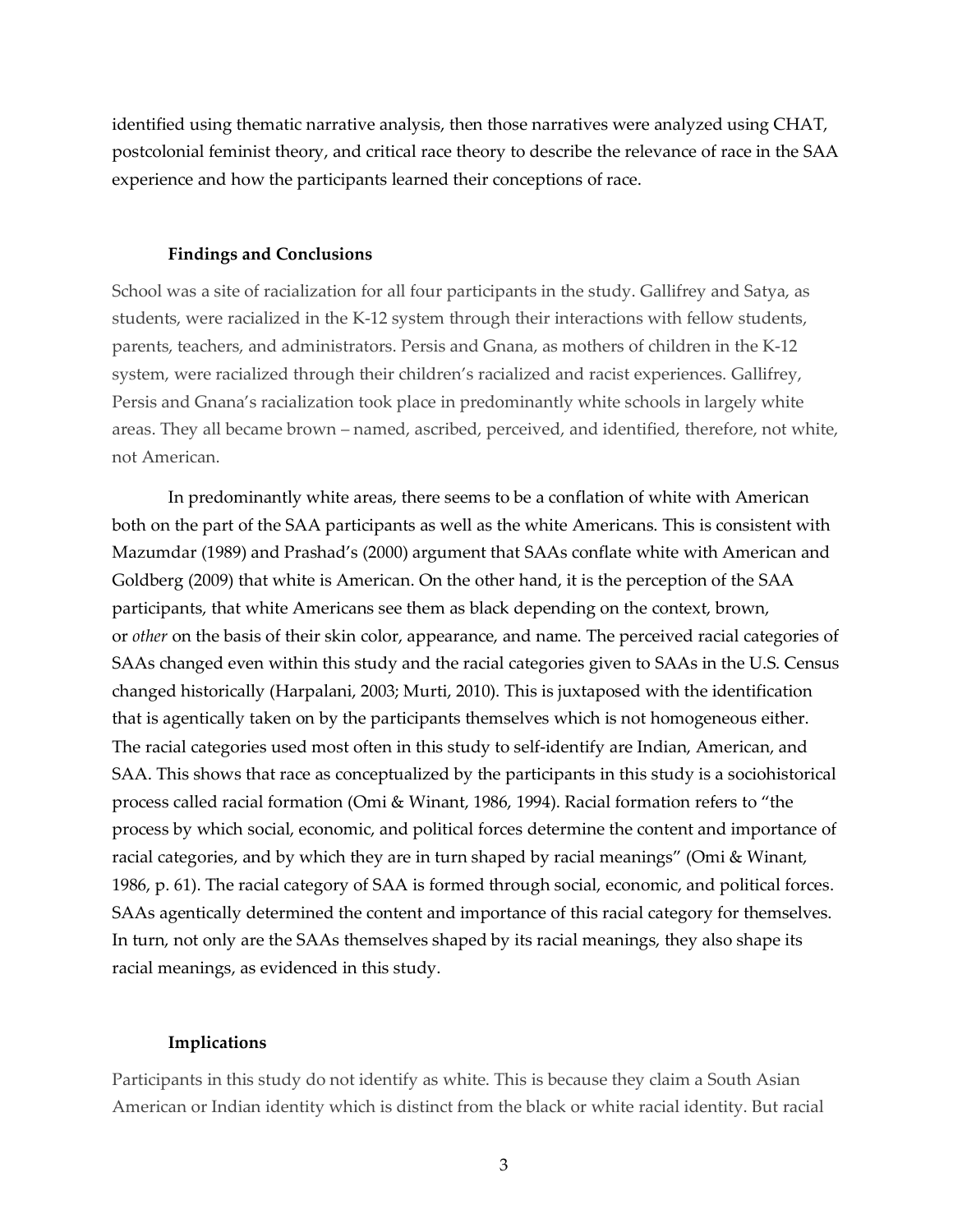relations for this group of SAAs are spoken primarily in relationship to whites. This is problematic in a post-Ferguson, Black Lives Matter, and post-2016 election era when racial tensions in the U.S. are high and there is a need for coalitions across different racial groups.

Although race in adult education is a topic that has been written about (Alfred, 2010; Bowman, Merriweather, & Closson, 2014; Brookfield, 2003, 2014; Closson, 2010; Closson, Bowman, & Merriweather, 2014; Flowers, 2010; Gnanadass, 2014; Johnson-Bailey, 2002; Johnson-Bailey & Cervero, 2000; Lee, 2010; Ngatai, 2010; Sheared, Johnson-Bailey, III, & Brookfield, 2010a, 2010b), we continue to struggle with anti-racist pedagogy (Gnanadass, 2016). When we engage in anti-racist pedagogy with adult learners, we need to take into account their racialization and identity formation in schools and the ensuing implications for adult learners and educators.

#### **References**

Abu-Lughod, L. (1990). Can there be a feminist ethnography? *Women and performance, 5*(1), 7-27.

- Alfred, M. V. (2010). Challenging racism through postcolonial discourse: A critical approach to adult education pedagogy. In V. Sheared, J. Johnson-Bailey, S. A. J. C. III, E. Peterson, & S. D. Brookfield (Eds.), *The handbook of race and adult education: A resource for dialogue on racism* (pp. 201-215). San Francisco, CA: Jossey-Bass.
- Bowman, L., Merriweather, L. R., & Closson, R. B. (2014). The Pedagogy of Teaching Race. *Adult Learning, 25*(3), 79-81. doi:10.1177/1045159514534392
- Brookfield, S. (2003). Racializing criticality in adult education. *Adult Education Quarterly, 53*(3), 154-169.
- Brookfield, S. (2014). Teaching Our Own Racism: Incorporating Personal Narratives of Whiteness Into Anti-Racist Practice. *Adult Learning, 25*(3), 89-95. doi:10.1177/1045159514534189
- Buch, E. D., & Staller, K. M. (2007). The feminist practice of ethnography. In S. N. Hesse-Biber & P. L. Leavy (Eds.), *Feminist research practice: A primer*. Thousand Oaks, CA: Sage.
- Chakrabarthy, D. (2000). *Provincializing Europe: Postcolonial thought and historical difference*. Princeton, NJ: Princeton University Press.
- Chatterjee, P. (1993). *The nation and its fragments: Colonial and postcolonial histories*. Princeton, NJ: Princeton University Press.
- Closson, R. B. (2010). Critical race theory and adult education. *Adult Education Quarterly, 60*(3), 261-283.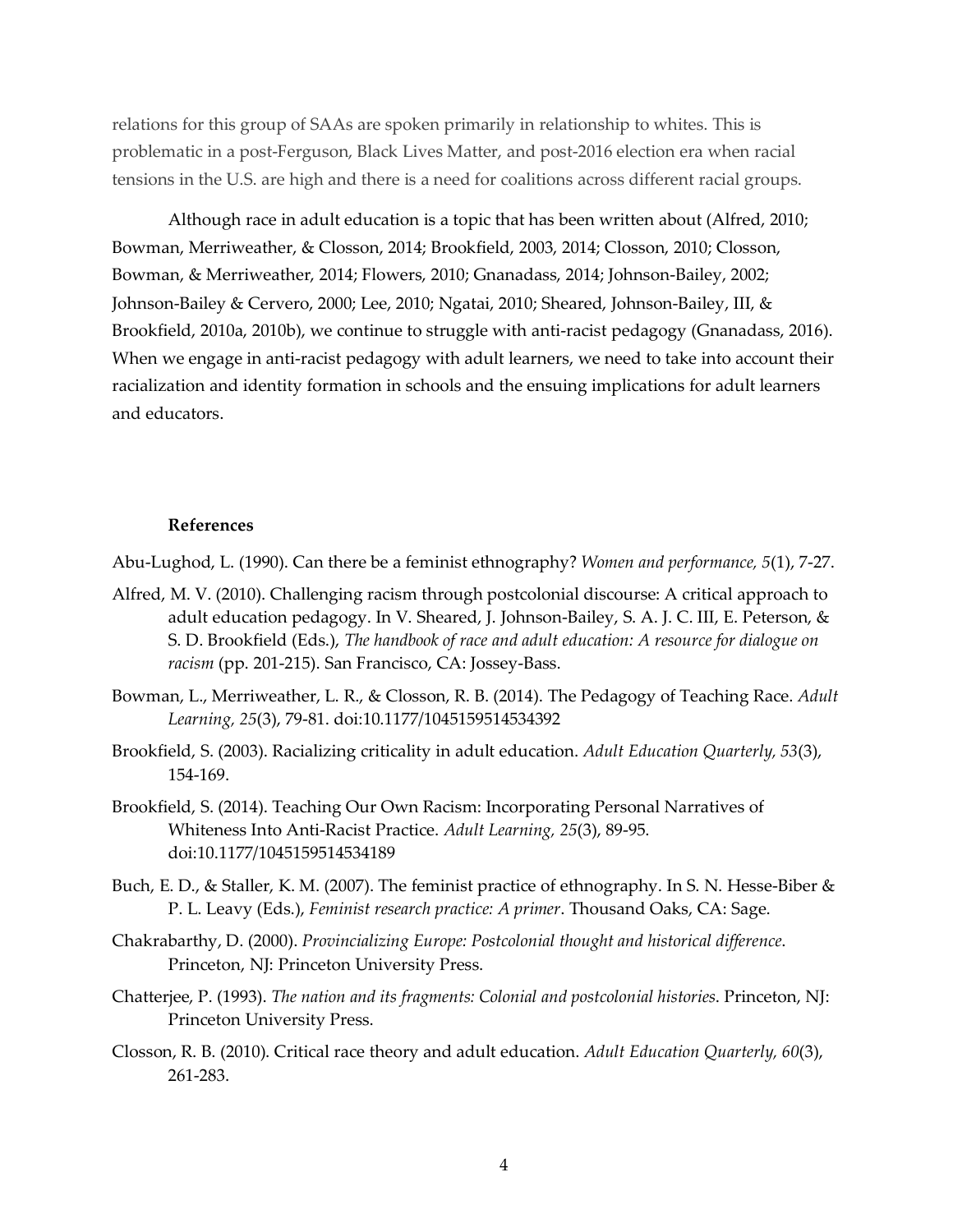- Closson, R. B., Bowman, L., & Merriweather, L. R. (2014). Toward a Race Pedagogy for Black Faculty. *Adult Learning, 25*(3), 82-88. doi:10.1177/1045159514534192
- Creswell, J. W. (2007). *Qualitative inquiry and research design: Choosing among five traditions*. Thousand Oaks, CA: Sage.
- Delgado, R., & Stefancic, J. (2005). Critical Race Theory. *New Dictionary of the History of Ideas*. Retrieved from http://www.encyclopedia.com/doc/1G2-3424300177.html
- Delgado, R., & Stefancic, J. (2012). *Critical race theory: An Introduction (2nd ed)*. New York City, NY: New York University Press.
- Engeström, Y. (1987). Learning by expanding: An activity-theoretical approach to developmental research. Retrieved from http://lchc.ucsd.edu/mca/Paper/Engestrom/expanding/toc.htm
- Engeström, Y. (1999). Innovative learning in work teams. In Y. Engeström, R. Miettinen, & R.-L. Punamäki (Eds.), *Perspectives on activity theory* (pp. 377-404). New York, NY: Cambridge University Press.
- Engeström, Y. (2001). Expansive learning at work: Toward an activity theoretical reconceptualization. *Journal of education and work, 14*(1), 133-156. doi:10.1080/13639080020028747
- Fetterman, D. M. (1998). *Ethnography: Step by step (2nd Ed.)*. Thousand Oaks, CA: Sage Publications.
- Flowers, D. A. (2010). Mammies, maids, and mamas: The unspoken language of perceptual and verbal racism. In V. Sheared, J. Johnson-Bailey, S. A. J. C. III, E. Peterson, & S. D. Brookfield (Eds.), *The handbook of race and adult education: A resource for dialogue on racism* (pp. 271-282). San Francisco, CA: Jossey-Bass.
- Gnanadass, E. (2013). *A study of the racial and cultural experience of South Asian Americans in the United States: A preliminary analysis.* Paper presented at the 54nd National Conference of the Adult Education Research Conference, The University of Missouri.
- Gnanadass, E. (2014). Learning to Teach About Race: The Racialized Experience of a South Asian American Feminist Educator. *Adult Learning, 25*(3), 96-102, first published on May 109, 2014. doi:10.1177/1045159514534191
- Gnanadass, E. (2016). *Perpetual outsiders?: Learning race in the south Asian American experience.* (Doctoral dissertation), The Pennsylvania State University, University Park, PA. Proquest database. (10154540)
- Goldberg, D. T. (2009). *The threat of race: Reflections on racial neoliberalism*. Malden, MA: Blackwell Publishing.
- Graves, J. L. (2015). Race ≠ DNA. *Teaching Tolerance, 50*. Retrieved from http://www.tolerance.org/magazine/number-50-summer-2015/feature/race-dna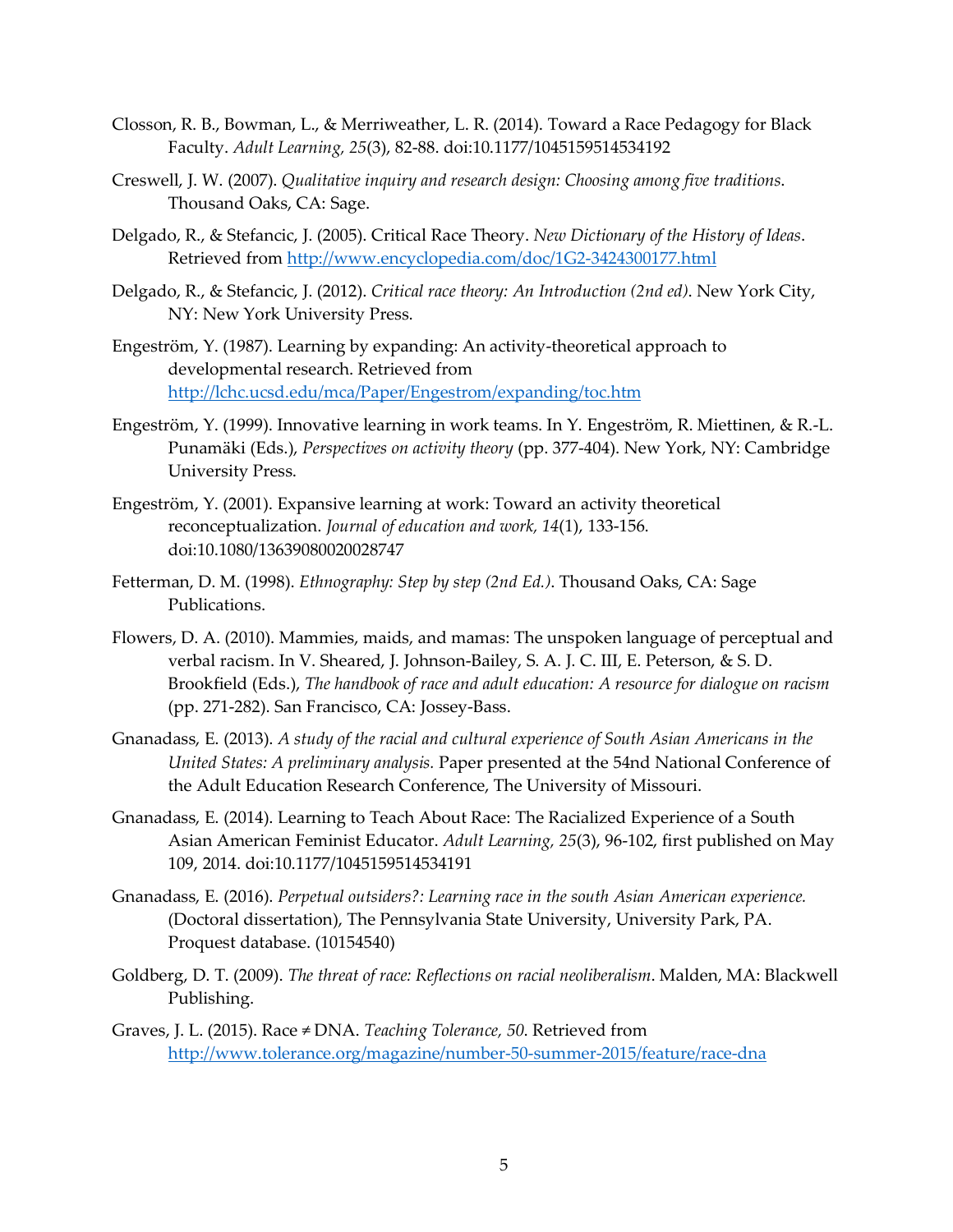- Harpalani, V. (2003, August). *Ambiguous scapegoats: Critical race theory and the racialization of South Asians in the U.S.* Paper presented at the annual meeting of the American Sociological Association, Atlanta, GA, Atlanta Hilton Hotel.
- Harpalani, V. (2013). Desicrit: Theorizing the Racial Ambiguity of South Asian Americans. *New York University Annual Survey of American Law, 69*(1), 77-184. Retrieved from https://annualsurveryofamericanlaw.files.wordpress.com/2014/10/69-1\_harpalani.pdf
- Johnson-Bailey, J. (2002). Race Matters: The Unspoken Variable in the Teaching-Learning Transaction. *New Directions for Adult and Continuing Education,* (93), 39-49. Retrieved from http://ezaccess.libraries.psu.edu/login?url=http://search.proquest.com/docview/62294708 ?accountid=13158
- Johnson-Bailey, J., & Cervero, R. M. (2000). The invisible politics of race in adult education. In A. L. Wilson & E. R. Hayes (Eds.), *Handbook of adult and continuing education* (pp. 147-160). San Francisco, CA: Jossey-Bass.
- Lal, J. (1996). Situating locations: The politics of self, identity, and "other" in living and writing the text. In D. L. Wolf (Ed.), *Feminist dilemmas in fieldwork* (pp. 185-214). Boulder, CO: Westview.
- Lee, M.-y. (2010). Expanding the racialized discourse: An Asian American perspective In V. Sheared, J. Johnson-Bailey, S. A. J. C. III, E. Peterson, & S. D. Brookfield (Eds.), *The handbook of race and adult education: A resource for dialogue on racism* (pp. 295-305). San Francisco, CA: Jossey-Bass.
- López, I. H. F. (1994). The social construction of race: Some observations on illusion, fabrication, and choice. *Harv CR-CLL Rev., 29*, 1 - 63.
- Mazumdar, S. (1989). Racist responses to racism: The Aryan myth and South Asians in the United States. *South Asia bulletin, 9*(1), 47-55.
- Murti, L. (2010). *With and without the white coat: The racialization of Southern California's Indian physicians.* (Doctoral Dissertation), University of Southern California,
- Narayan, U. (1997). *Dislocating cultures: Identities, traditions, and third-world feminism*. New York, NY: Routledge.
- Ngatai, L. (2010). "Who is this cowboy?" Challenging the cultural gatekeepers. In V. Sheared, J. Johnson-Bailey, S. A. J. C. III, E. Peterson, & S. D. Brookfield (Eds.), *The handbook of race and adult education: A resource for dialogue on racism* (pp. 83-94). San Francisco, CA: Jossey-Bass.
- Omi, M., & Winant, H. (1986). *Racial formation in the United States: From the 1960s to the 1980s*. New York, NY: Routledge & Kegan Paul
- Omi, M., & Winant, H. (1994). *Racial formation in the United States: From the 1960s to the 1990s (2nd Ed.)*. New York: Routledge.